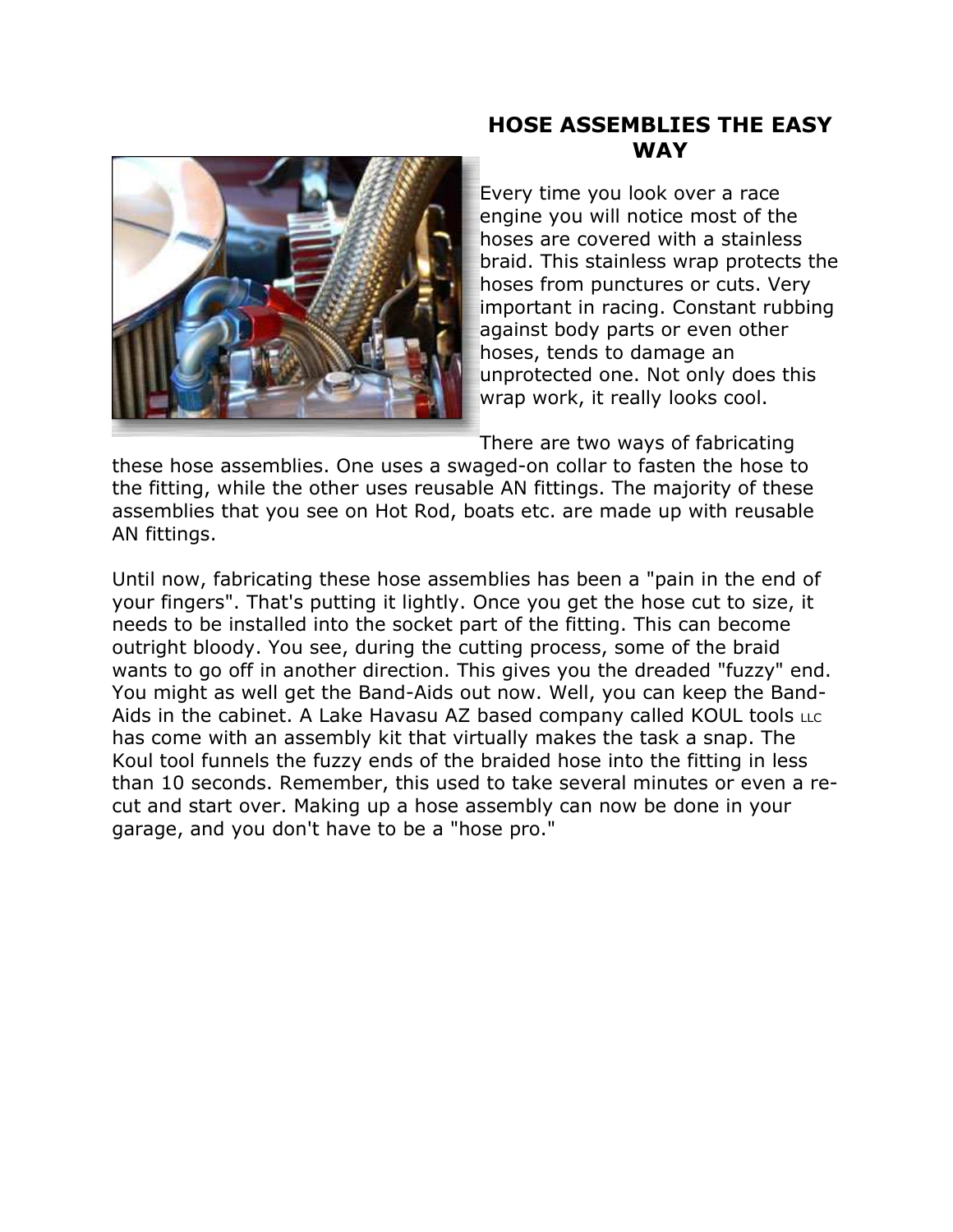## **It's simple and here are a few tips on how to build a KOUL hose.**

After you carefully measure the length of hose you need, mark it. When calculating the length of the hose, don't forget the hose goes into the socket up to the threads. It's a good idea to double check yourself and take the hose over and hold it up to see if the length is correct. Remember the old saying, " measure twice, cut once". This hose doesn't come cheap, so it's not a bad idea.





### **Photo 3**

Give a couple of wraps of black or gray tape around the hose using the mark as it's center.



**Photo 4** 

I use an abrasive cutoff wheel to cut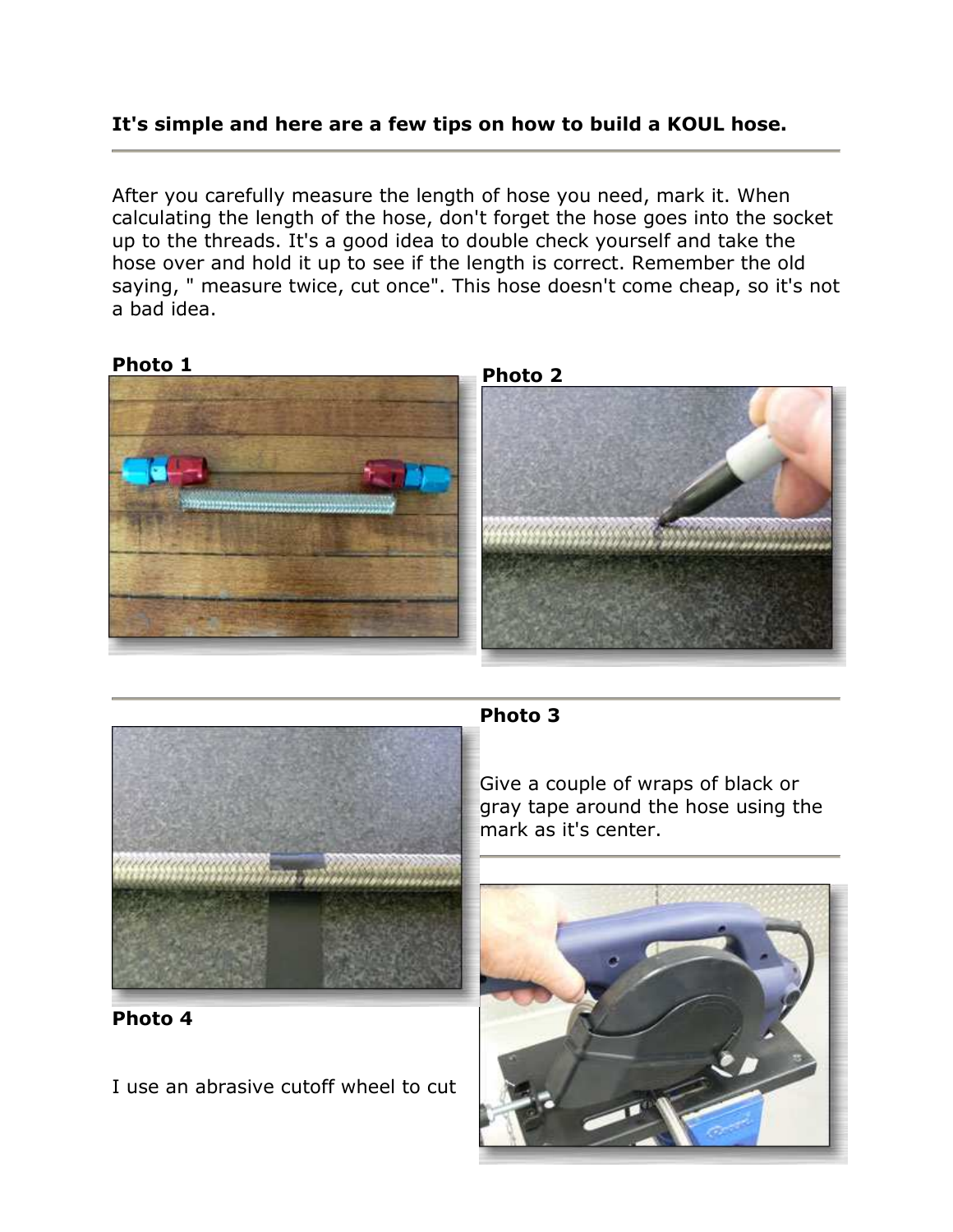my hoses. Line up the cutoff wheel so it's in the middle of the tape. Be gentle in the cutting process and cut the hose. You can also use a 32 tooth hacksaw, sharp chisel or Beverly shear to cut the hose.

I have always used the cutoff wheel with pretty good success. If you do get some wild hairs, (stainless braid strands) cut them off.



## **Photo 5**

The hose on the right is a pretty good cut. The hose on the left is one I heard about, but never really experienced. The braid is delaminating from the hose. It is on the verge of unusable, even with the KOUL tool. Without the tool, it's scrap. We are going to show you how to save it.



## **Photo 6**

Stick a blowgun in the opposite end of the hose you just cut and clean it out. Don't blow it from the end you just cut.

Wear safety goggles during this step.

Install the socket part of the fitting into the KOUL tool capsule. The socket needs to be snug in the capsule. All the sockets are a little different from the various manufactures, so some spacers are required to snug up the socket into the funnel. The spacers are included in the kits. (see photo 8) After the socket is resting properly in the capsule, attach the other side of the capsule and clamp it into a vise. You can install the hose into the socket without a vise, but you need to grip it tight enough to keep the socket from rotating. If the socket rotates, the tool will not perform. By the way, you don't need to worry about vise marks. This is just not another plastic tool. The composite material the tool is made from is the same material used in sprockets and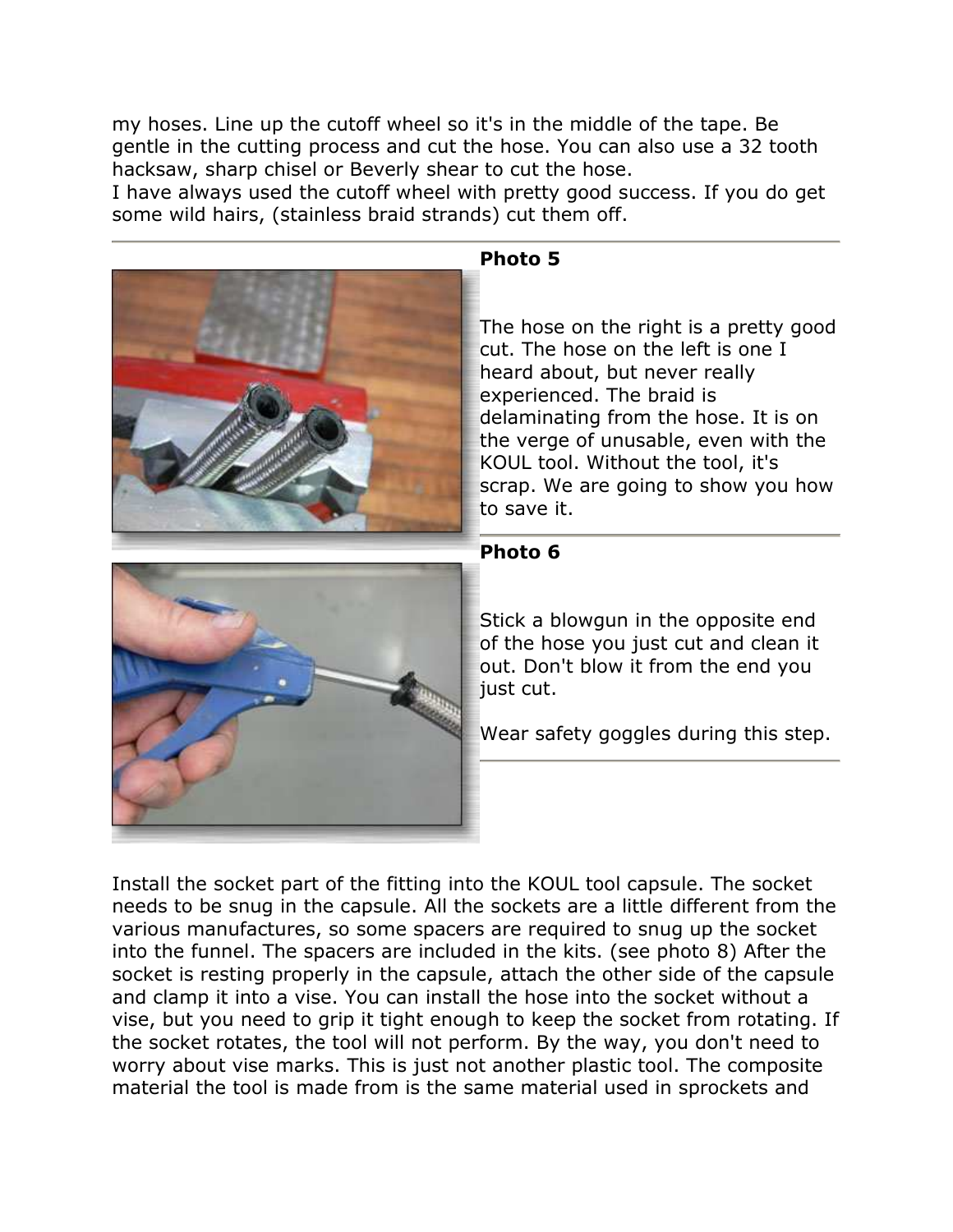chain rollers. It's a glass filled nylon. A test tool has seen 800 installations **WITH VERY LITTLE WEAR.** It also won't mark up the fittings like aluminum would.





#### **Photo 9**



Before you install the hose, wipe your finger tip with a little grease and spread it into the funnel of the tool. It just makes it slide in that much easier. The next part is very important.

You need to twist or screw the hose into the socket. If you just push it straight in, it will fail. **TWIST THE HOSE IN.** If the hose delaminates like the one in Photo 6, help the wild ones into the funnel so the hose doesn't delaminate anymore. It will go in if the delamination doesn't spread too far into the hose.





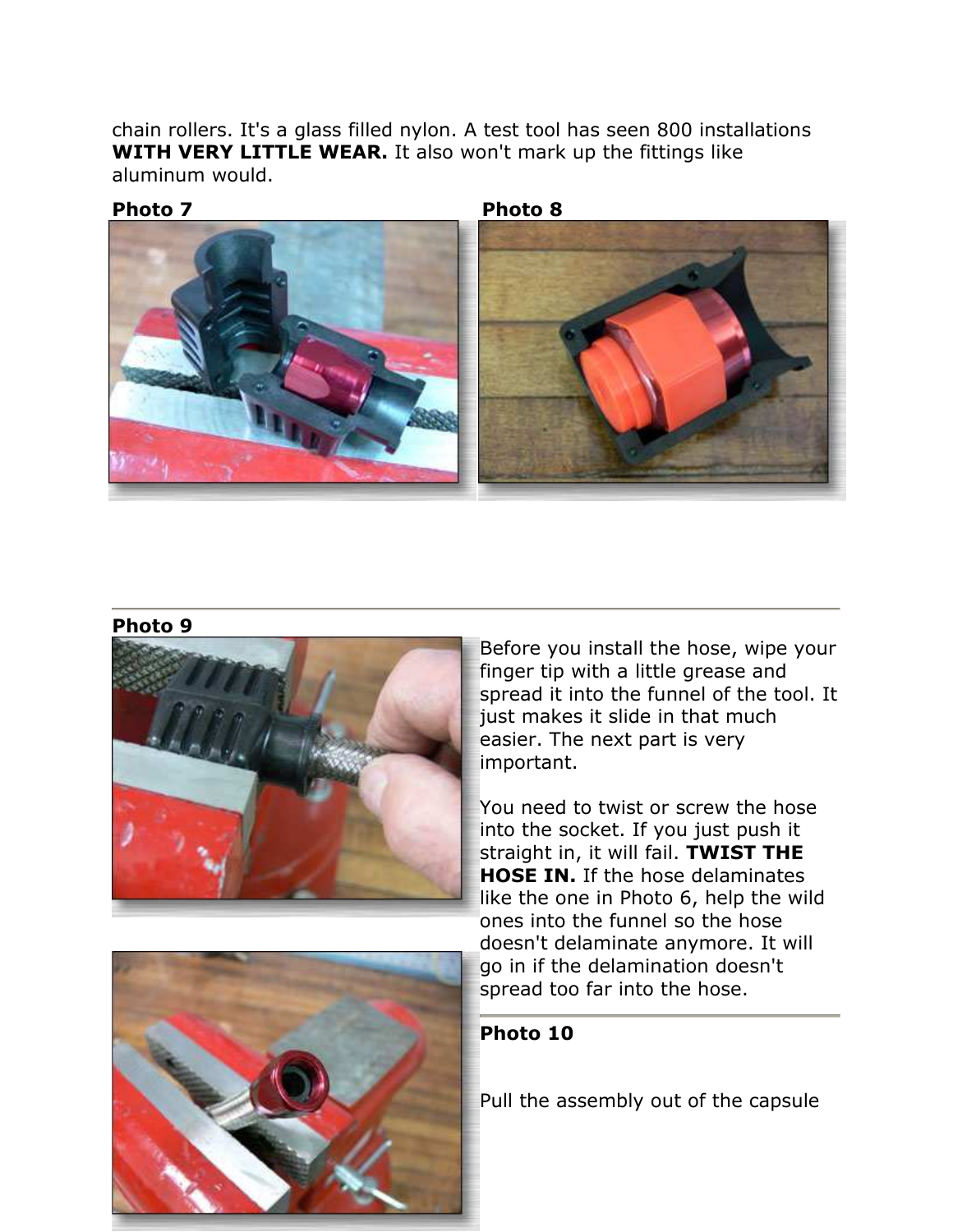and check if the hose is in the proper distance. It's not unusual to push it in too far with the KOUL tool. Just unscrew it back out till the threads are in the correct position.



**Photo 11** 

Mark the hose with a reference point to be sure you don't push it out during assembly. I use tape, but a marker will work.

**Photo 13**



Screw in the fitting till your about a 1/16" from the bottom. Don't get to carried away with over powering it. Make sure that the mark on the hose hasn't moved out during the assembly. If it did, unscrew the fitting and start over. If everything looks good, run some solvent thru the hose and blow it out again. Be sure it's clean. If you can pressure check it, all the better. Oil the threads and you are ready to install the assembly. It's

not that hard anymore.

**The KOUL tools come in two different kits.**